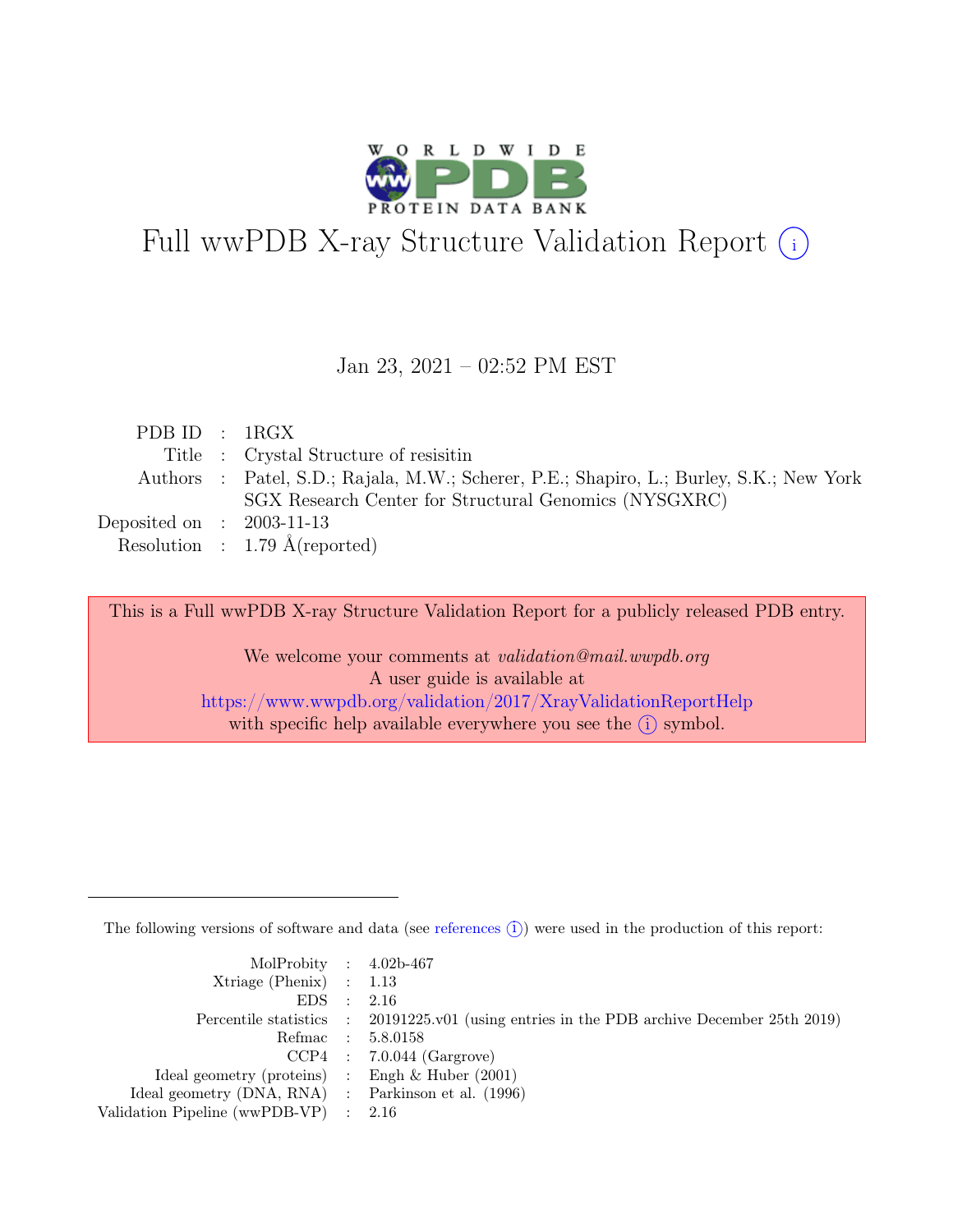# 1 Overall quality at a glance  $(i)$

The following experimental techniques were used to determine the structure: X-RAY DIFFRACTION

The reported resolution of this entry is 1.79 Å.

Percentile scores (ranging between 0-100) for global validation metrics of the entry are shown in the following graphic. The table shows the number of entries on which the scores are based.



| Metric                | Whole archive | Similar resolution                                           |
|-----------------------|---------------|--------------------------------------------------------------|
|                       | $(\#Entries)$ | $(\# \text{Entries}, \text{ resolution } \text{range}(\AA))$ |
| $R_{free}$            | 130704        | $9185(1.80-1.76)$                                            |
| Clashscore            | 141614        | 10184 (1.80-1.76)                                            |
| Ramachandran outliers | 138981        | $10051(1.80-1.76)$                                           |
| Sidechain outliers    | 138945        | 10050 (1.80-1.76)                                            |
| RSRZ outliers         | 127900        | $9032(1.80-1.76)$                                            |

The table below summarises the geometric issues observed across the polymeric chains and their fit to the electron density. The red, orange, yellow and green segments of the lower bar indicate the fraction of residues that contain outliers for  $\geq$ =3, 2, 1 and 0 types of geometric quality criteria respectively. A grey segment represents the fraction of residues that are not modelled. The numeric value for each fraction is indicated below the corresponding segment, with a dot representing fractions <=5% The upper red bar (where present) indicates the fraction of residues that have poor fit to the electron density. The numeric value is given above the bar.

| Mol | Chain | Length | Quality of chain |     |     |     |  |  |  |
|-----|-------|--------|------------------|-----|-----|-----|--|--|--|
|     |       |        | 22%              |     |     |     |  |  |  |
|     |       | 114    | 65%              | 12% | ٠   | 22% |  |  |  |
|     |       |        | 18%              |     |     |     |  |  |  |
|     |       | 114    | 62%              | 14% |     | 22% |  |  |  |
|     |       |        | 27%              |     |     |     |  |  |  |
|     |       | 114    | 73%              |     | 10% | 18% |  |  |  |

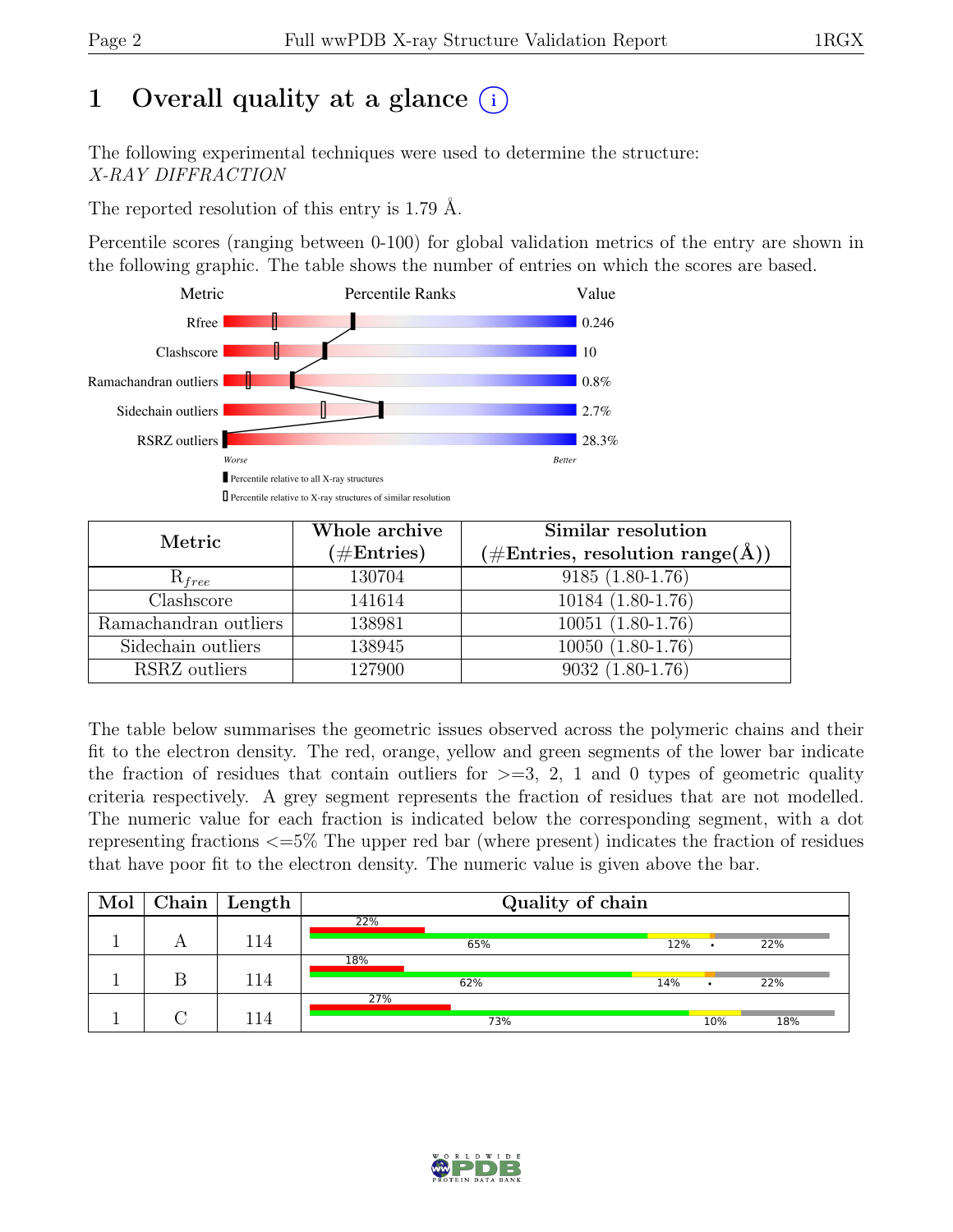# 2 Entry composition  $(i)$

There are 2 unique types of molecules in this entry. The entry contains 2183 atoms, of which 0 are hydrogens and 0 are deuteriums.

In the tables below, the ZeroOcc column contains the number of atoms modelled with zero occupancy, the AltConf column contains the number of residues with at least one atom in alternate conformation and the Trace column contains the number of residues modelled with at most 2 atoms.

| Mol |    | Chain   Residues | $\rm{Atoms}$ |     |             |                |  |  | $ZeroOcc \mid AltConf \mid Trace$ |  |
|-----|----|------------------|--------------|-----|-------------|----------------|--|--|-----------------------------------|--|
|     |    | 89               | Total C N    |     |             |                |  |  |                                   |  |
|     |    |                  | 653          |     |             | 401 117 124 11 |  |  |                                   |  |
|     |    | 89               | Total C N    |     |             |                |  |  |                                   |  |
|     |    |                  | 652          |     | 402 118 121 |                |  |  |                                   |  |
|     |    |                  | Total C N    |     |             |                |  |  |                                   |  |
|     | 94 | 699              | 430          | 124 | 133         | -12            |  |  |                                   |  |

• Molecule 1 is a protein called Resistin.

• Molecule 2 is water.

| Mol                         | Chain $ $                   | Residues | Atoms                               | $ZeroOcc \   \$ AltConf |
|-----------------------------|-----------------------------|----------|-------------------------------------|-------------------------|
| 2                           | А                           | 59       | Total O<br>59<br>59                 |                         |
| $\mathcal{D}_{\mathcal{L}}$ | В                           | 55       | Total<br>$\overline{O}$<br>55<br>55 |                         |
| 2                           | $\mathcal{C}_{\mathcal{C}}$ | 65       | Total<br>- ( )<br>65<br>65          |                         |

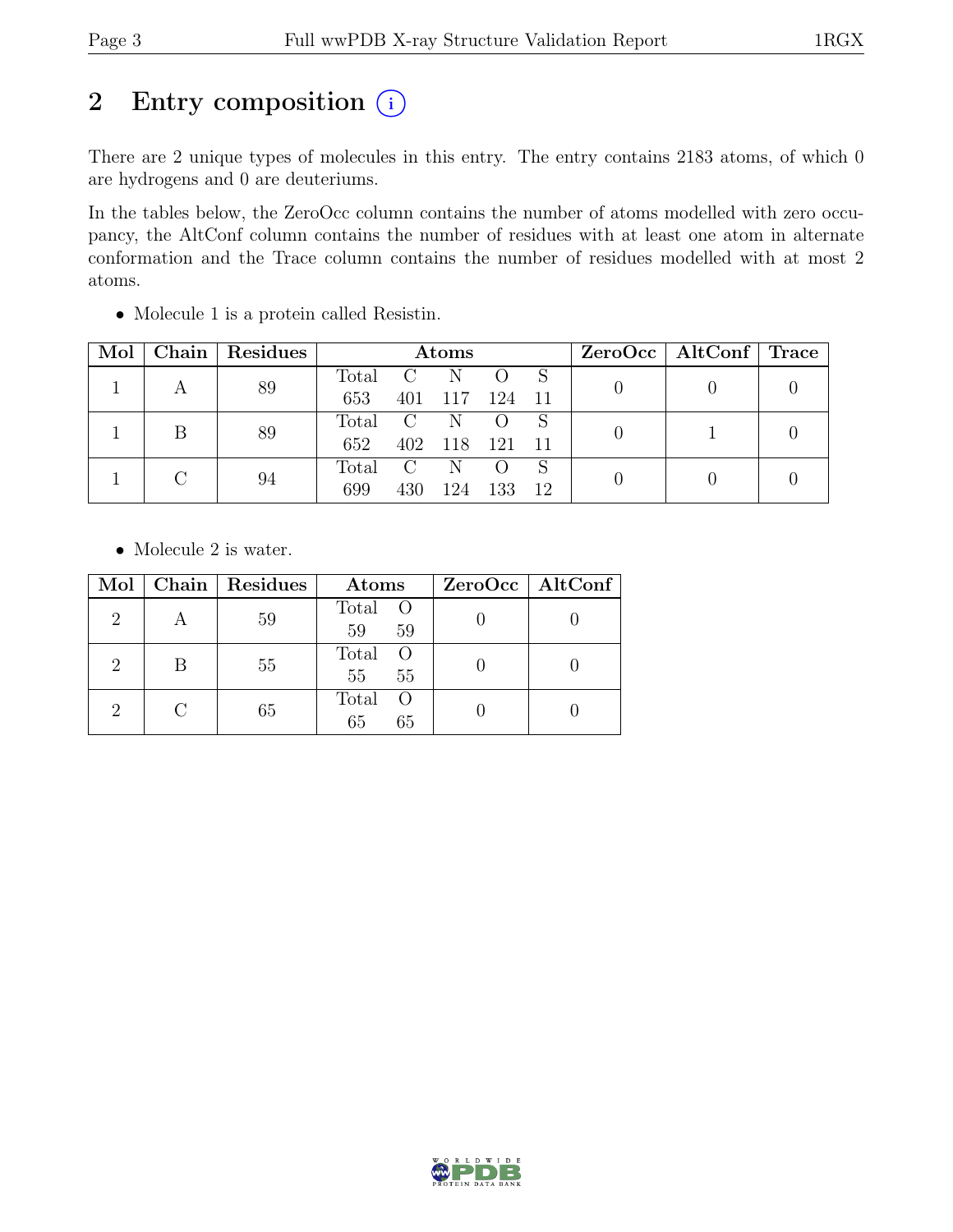## 3 Residue-property plots  $(i)$

These plots are drawn for all protein, RNA, DNA and oligosaccharide chains in the entry. The first graphic for a chain summarises the proportions of the various outlier classes displayed in the second graphic. The second graphic shows the sequence view annotated by issues in geometry and electron density. Residues are color-coded according to the number of geometric quality criteria for which they contain at least one outlier:  $green = 0$ , yellow  $= 1$ , orange  $= 2$  and red  $= 3$  or more. A red dot above a residue indicates a poor fit to the electron density (RSRZ > 2). Stretches of 2 or more consecutive residues without any outlier are shown as a green connector. Residues present in the sample, but not in the model, are shown in grey.



• Molecule 1: Resistin

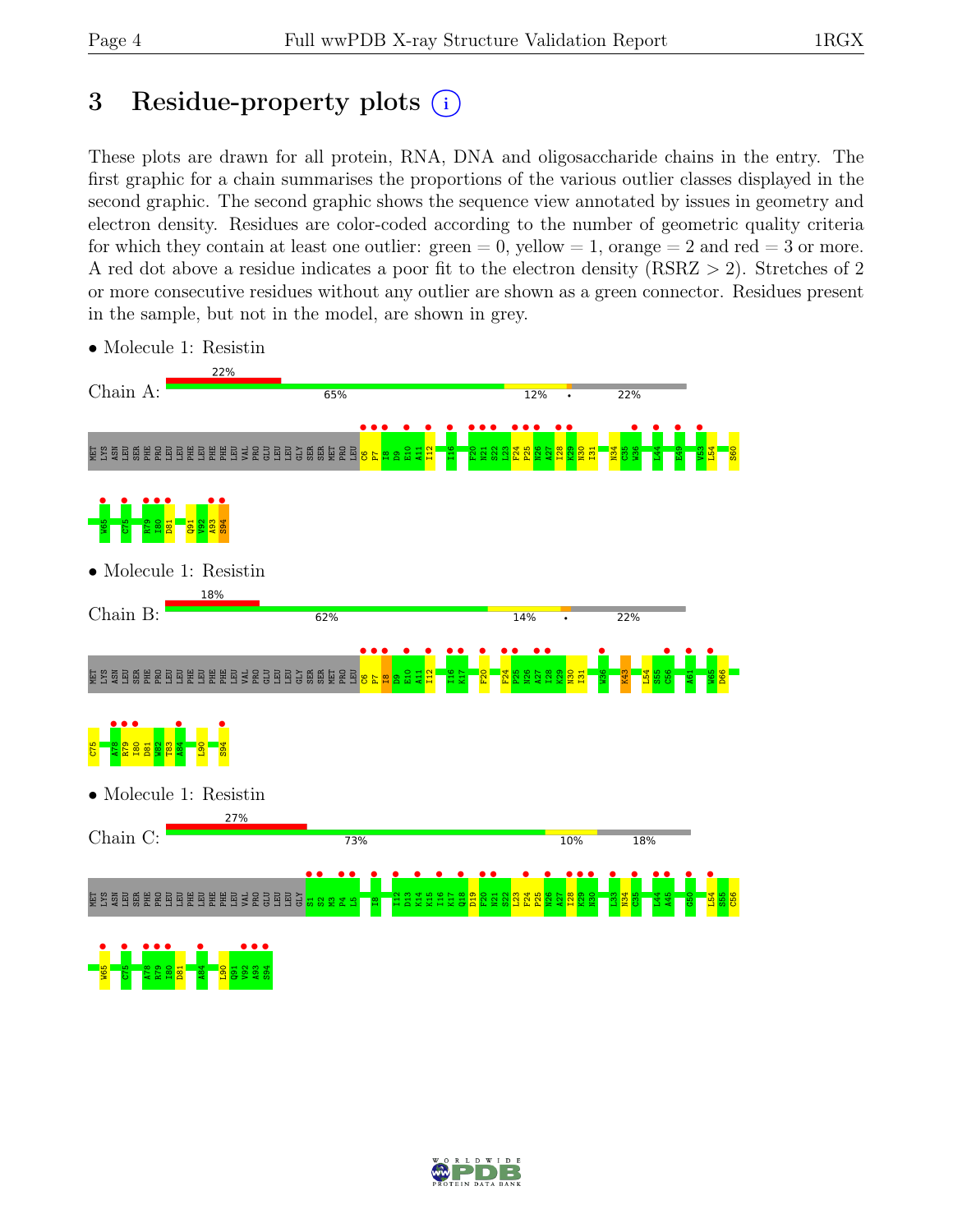### 4 Data and refinement statistics  $(i)$

| Property                                                             | Value                                             | <b>Source</b>  |
|----------------------------------------------------------------------|---------------------------------------------------|----------------|
| Space group                                                          | C121                                              | Depositor      |
| $\overline{Cell}$ constants                                          | 52.48Å<br>$96.61\text{\AA}$<br>49.02Å             |                |
| a, b, c, $\alpha$ , $\beta$ , $\gamma$                               | $96.53^\circ$<br>$90.00^\circ$<br>$90.00^{\circ}$ | Depositor      |
| Resolution $(A)$                                                     | 17.82<br>$-1.79$                                  | Depositor      |
|                                                                      | 17.82<br>$-1.79$                                  | <b>EDS</b>     |
| % Data completeness                                                  | 97.7 (17.82-1.79)                                 | Depositor      |
| (in resolution range)                                                | 97.7 (17.82-1.79)                                 | <b>EDS</b>     |
| $R_{merge}$                                                          | 0.08                                              | Depositor      |
| $\mathrm{R}_{sym}$                                                   | (Not available)                                   | Depositor      |
| $\langle I/\sigma(I) \rangle$ <sup>1</sup>                           | $2.66$ (at 1.79Å)                                 | Xtriage        |
| Refinement program                                                   | <b>REFMAC 5.1.9999</b>                            | Depositor      |
|                                                                      | 0.204<br>0.245<br>$\ddot{\phantom{a}}$            | Depositor      |
| $R, R_{free}$                                                        | $0.211$ ,<br>0.246                                | DCC            |
| $R_{free}$ test set                                                  | 1087 reflections $(4.79\%)$                       | wwPDB-VP       |
| Wilson B-factor $(A^2)$                                              | 21.5                                              | Xtriage        |
| Anisotropy                                                           | 0.841                                             | Xtriage        |
| Bulk solvent $k_{sol}(e/\mathring{A}^3)$ , $B_{sol}(\mathring{A}^2)$ | 0.37, 60.6                                        | <b>EDS</b>     |
| L-test for $\mathrm{twinning}^2$                                     | $< L >$ = 0.47, $< L^2 >$ = 0.30                  | <b>Xtriage</b> |
| Estimated twinning fraction                                          | No twinning to report.                            | Xtriage        |
| $\overline{F_o,F_c}$ correlation                                     | 0.94                                              | <b>EDS</b>     |
| Total number of atoms                                                | 2183                                              | wwPDB-VP       |
| Average B, all atoms $(A^2)$                                         | 30.0                                              | wwPDB-VP       |

Xtriage's analysis on translational NCS is as follows: The largest off-origin peak in the Patterson function is 6.82% of the height of the origin peak. No significant pseudotranslation is detected.

<sup>&</sup>lt;sup>2</sup>Theoretical values of  $\langle |L| \rangle$ ,  $\langle L^2 \rangle$  for acentric reflections are 0.5, 0.333 respectively for untwinned datasets, and 0.375, 0.2 for perfectly twinned datasets.



<span id="page-4-1"></span><span id="page-4-0"></span><sup>1</sup> Intensities estimated from amplitudes.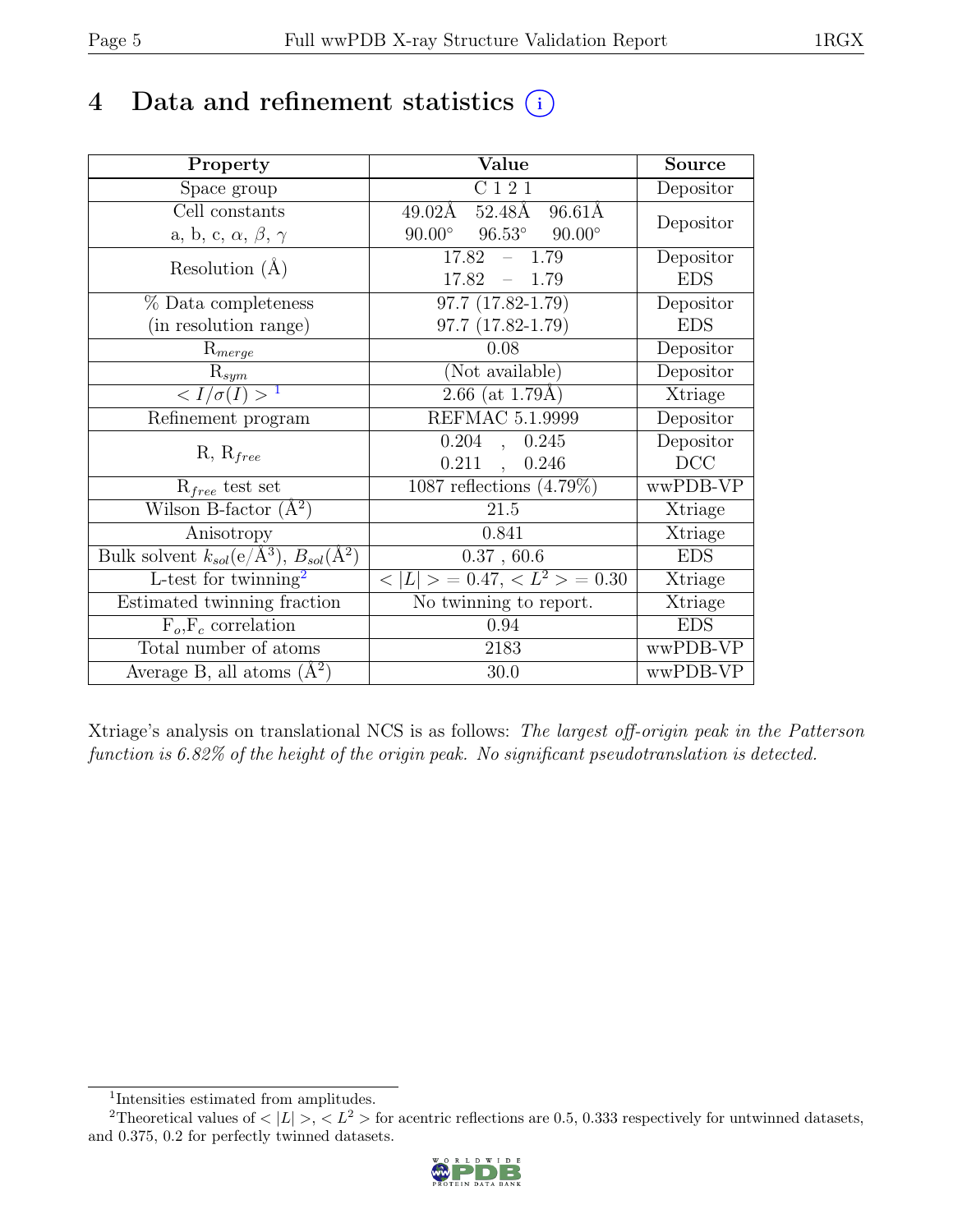# 5 Model quality  $(i)$

### 5.1 Standard geometry  $(i)$

The Z score for a bond length (or angle) is the number of standard deviations the observed value is removed from the expected value. A bond length (or angle) with  $|Z| > 5$  is considered an outlier worth inspection. RMSZ is the root-mean-square of all Z scores of the bond lengths (or angles).

| Mol<br>Chain |      | Bond lengths      | Bond angles |                     |  |
|--------------|------|-------------------|-------------|---------------------|--|
|              | RMSZ | # $ Z >5$         | RMSZ        | # $ Z >5$           |  |
|              | 1.37 | $1/664$ $(0.2\%)$ | 0.68        | $1/898$ $(0.1\%)$   |  |
|              | 0.42 | 0/668             | 0.73        | $1/903$ $(0.1\%)$   |  |
|              | 0.34 | 0/711             | 0.70        | $2/959$ $(0.2\%)$   |  |
| A 11         | 0.84 | /2043<br>$0.0\%)$ | 0.70        | 4/2760<br>$(0.1\%)$ |  |

All (1) bond length outliers are listed below:

|  |  |                          | Mol   Chain   Res   Type   Atoms   Z   Observed(A)   Ideal(A) |  |
|--|--|--------------------------|---------------------------------------------------------------|--|
|  |  | 94   SER   C-OXT   33.85 |                                                               |  |

All (4) bond angle outliers are listed below:

| Mol | Chain | $\vert$ Res | Type | Atoms       |      | Observed $(°)$ | Ideal(°) |
|-----|-------|-------------|------|-------------|------|----------------|----------|
|     |       |             | ASP  | $CB-CG-OD2$ | 6.23 | 123.91         | 118.30   |
|     |       |             | ASP  | $CB-CG-OD2$ | 6.04 | 123.74         | 118.30   |
|     |       | 66          | ΔSΡ  | $CB-CG-OD2$ | 5.45 | 123.20         | 118.30   |
|     |       | 1 Q         | ΔSΡ  | $CB-CG-OD2$ | 5.26 | 123.03         | 118.30   |

There are no chirality outliers.

There are no planarity outliers.

#### 5.2 Too-close contacts  $(i)$

In the following table, the Non-H and H(model) columns list the number of non-hydrogen atoms and hydrogen atoms in the chain respectively. The H(added) column lists the number of hydrogen atoms added and optimized by MolProbity. The Clashes column lists the number of clashes within the asymmetric unit, whereas Symm-Clashes lists symmetry-related clashes.

|  |  |  | Mol   Chain   Non-H   $H$ (model)   $H$ (added)   Clashes   Symm-Clashes |
|--|--|--|--------------------------------------------------------------------------|
|  |  |  |                                                                          |
|  |  |  |                                                                          |

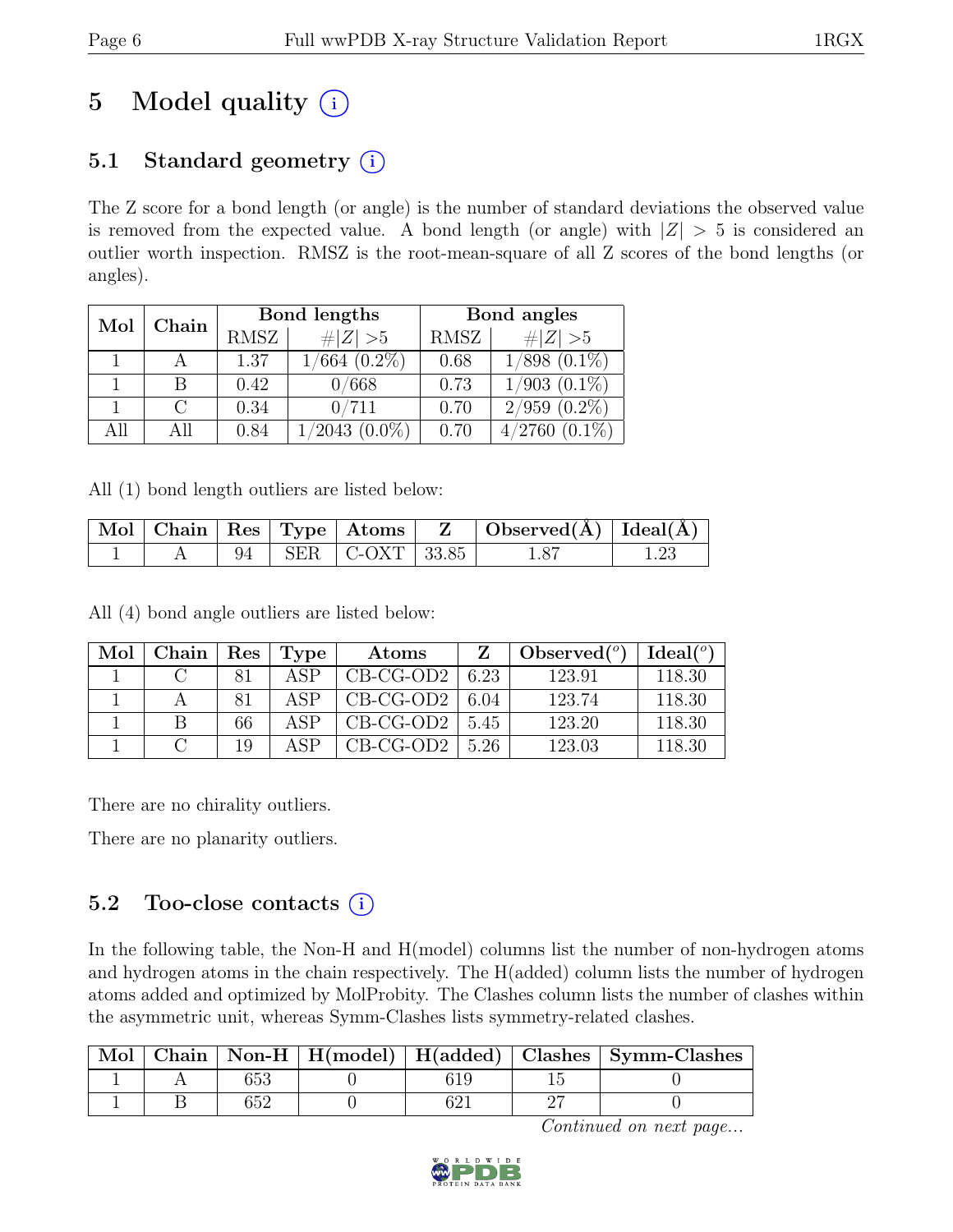| Mol |      |      |    | Chain   Non-H   H(model)   H(added)   Clashes   Symm-Clashes |
|-----|------|------|----|--------------------------------------------------------------|
|     | 699  | 683  |    |                                                              |
|     |      |      |    |                                                              |
|     | hh   |      |    |                                                              |
|     |      |      |    |                                                              |
|     | 2183 | 1923 | າເ |                                                              |

The all-atom clashscore is defined as the number of clashes found per 1000 atoms (including hydrogen atoms). The all-atom clashscore for this structure is 10.

All (38) close contacts within the same asymmetric unit are listed below, sorted by their clash magnitude.

| Atom-1             | Atom-2             | Interatomic       | Clash             |
|--------------------|--------------------|-------------------|-------------------|
|                    |                    | distance $(A)$    | overlap $(A)$     |
| 1: A:94: SER:CA    | 1: A:94: SER: OXT  | 1.79              | 1.28              |
| 1:B:7:PRO:O        | 1:B:8:ILE:HG13     | 1.13              | 1.25              |
| 1: A:94: SER: HA   | 1: A:94: SER: OXT  | 1.28              | 1.25              |
| 1: A:94: SER: OXT  | 1:A:94:SER:C       | 1.87              | 1.12              |
| 1:B:7:PRO:O        | 1: B:8: ILE:CG1    | $\overline{2.07}$ | $\overline{1.01}$ |
| 1: A:94: SER:O     | 1: A:94: SER: OXT  | 1.81              | 0.97              |
| 1:A:54:LEU:HD22    | 1:B:54:LEU:HD12    | 1.60              | 0.82              |
| 1:B:31:ILE:HD11    | 1: B: 90: LEU: HB3 | $\overline{1.63}$ | 0.79              |
| 1: B: 6: CYS: N    | 1:B:7:PRO:HD3      | 2.06              | 0.70              |
| 1: A:28: ILE: CG2  | 1:B:31:ILE:HD12    | $\overline{2.28}$ | 0.64              |
| 1:C:24:PHE:HB3     | 1:C:25:PRO:HD3     | 1.86              | 0.58              |
| 1:A:54:LEU:HD22    | 1: B:54: LEU:CD1   | $\overline{2.31}$ | 0.57              |
| 1: B: 43: LYS: HG2 | 1:B:80:ILE:CG2     | 2.35              | 0.56              |
| 1:B:75:CYS:HB2     | 1:B:80:ILE:HD13    | 1.87              | 0.56              |
| 1:B:90:LEU:HD12    | 1:C:90:LEU:HD11    | 1.87              | 0.55              |
| 1:A:93:ALA:O       | 1: A:94: SER: C    | 2.46              | 0.53              |
| 1:B:20:PHE:CZ      | 1:B:24:PHE:CD1     | 2.96              | 0.53              |
| 1:C:24:PHE:CE1     | 1:C:28:ILE:HG13    | 2.44              | 0.53              |
| 1:A:12:ILE:HD13    | 1:B:12:ILE:CD1     | 2.39              | 0.52              |
| 1:B:30:ASN:HD21    | 1: B:94: SER:CA    | 2.23              | 0.51              |
| 1:B:30:ASN:HD21    | 1: B:94: SER: N    | 2.12              | 0.47              |
| 1: B:75: CYS:CB    | 1:B:80:ILE:CD1     | 2.92              | 0.47              |
| 1: A:31: ILE: O    | 1:B:90:LEU:HD23    | 2.13              | 0.47              |
| 1:A:30:ASN:HD21    | 1: A:94: SER: HA   | 1.79              | 0.46              |
| 1:B:54:LEU:HG      | 1:C:54:LEU:HD12    | 1.97              | 0.46              |
| 1:B:43:LYS:HG2     | 1:B:80:ILE:HG22    | 1.97              | 0.46              |
| 1:A:12:ILE:HD13    | 1:B:12:ILE:HD11    | 1.98              | 0.45              |
| 1:B:30:ASN:HD21    | 1: B:94: SER: HA   | 1.80              | 0.45              |
| 1: B:6: CYS:N      | 1:B:7:PRO:CD       | 2.76              | 0.45              |

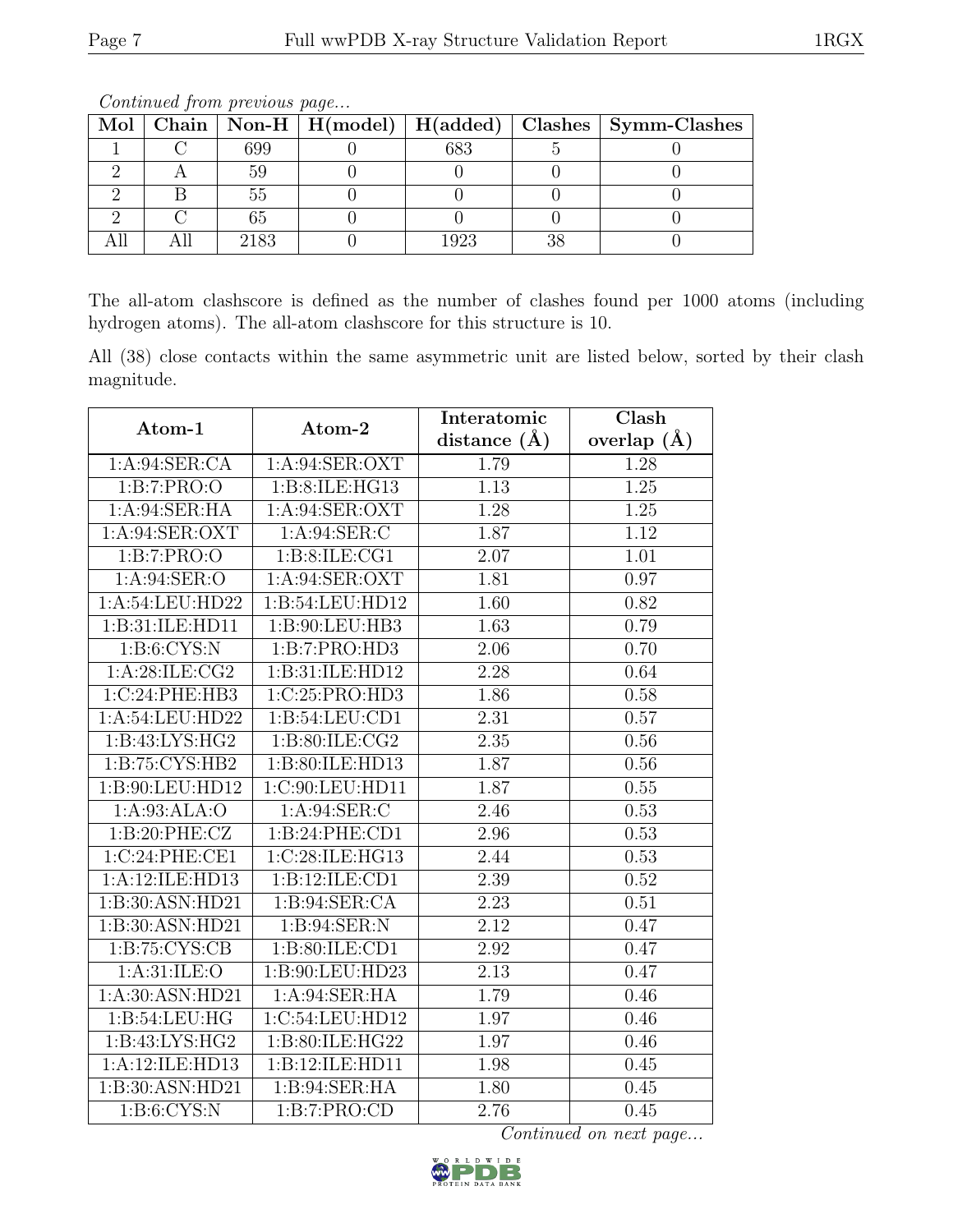| Atom-1            | Atom-2             | Interatomic    | Clash           |
|-------------------|--------------------|----------------|-----------------|
|                   |                    | distance $(A)$ | overlap $(\AA)$ |
| 1: B: 75: CYS: CB | 1:B:80:ILE:HD13    | 2.47           | 0.44            |
| 1: B:81: ASP: N   | 1:B:81:ASP:OD1     | 2.49           | 0.44            |
| 1:A:34:ASN:HB2    | 1:A:91:GLN:HB2     | 1.99           | 0.43            |
| 1: B:75: CYS:SG   | 1:B:83:THR:HG23    | 2.58           | 0.43            |
| 1:B:54:LEU:HD22   | 1: B:54:LEU: N     | 2.36           | 0.41            |
| 1:C:56:CYS:HB2    | 1:C:65:TRP:CG      | 2.56           | 0.41            |
| 1:A:24:PHE:HB2    | 1:A:25:PRO:HD3     | 2.03           | 0.41            |
| 1:B:43:LYS:HE2    | 1: B:80: ILE: HG22 | 2.03           | 0.41            |
| 1:A:24:PHE:HE2    | 1:B:24:PHE:CD1     | 2.40           | 0.40            |

There are no symmetry-related clashes.

#### 5.3 Torsion angles (i)

#### 5.3.1 Protein backbone (i)

In the following table, the Percentiles column shows the percent Ramachandran outliers of the chain as a percentile score with respect to all X-ray entries followed by that with respect to entries of similar resolution.

The Analysed column shows the number of residues for which the backbone conformation was analysed, and the total number of residues.

| Mol | Chain   | Analysed       | Favoured    |          | Allowed   Outliers | Percentiles |                 |
|-----|---------|----------------|-------------|----------|--------------------|-------------|-----------------|
|     | A       | $87/114$ (76%) | 84 (97%)    | $2(2\%)$ | $1(1\%)$           | 14          | 4               |
|     | B       | 88/114(77%)    | 84 (96%)    | 3(3%)    | $1(1\%)$           | 14          | $ 4\rangle$     |
|     | $\rm C$ | $92/114(81\%)$ | 88 (96%)    | $4(4\%)$ |                    |             | 100             |
| All | All     | 267/342(78%)   | $256(96\%)$ | $9(3\%)$ | $2(1\%)$           | 19          | $\vert 9 \vert$ |

All (2) Ramachandran outliers are listed below:

| Mol | Chain | Res | <b>Type</b> |
|-----|-------|-----|-------------|
|     |       |     |             |
|     |       |     |             |

#### 5.3.2 Protein sidechains (i)

In the following table, the Percentiles column shows the percent sidechain outliers of the chain as a percentile score with respect to all X-ray entries followed by that with respect to entries of similar

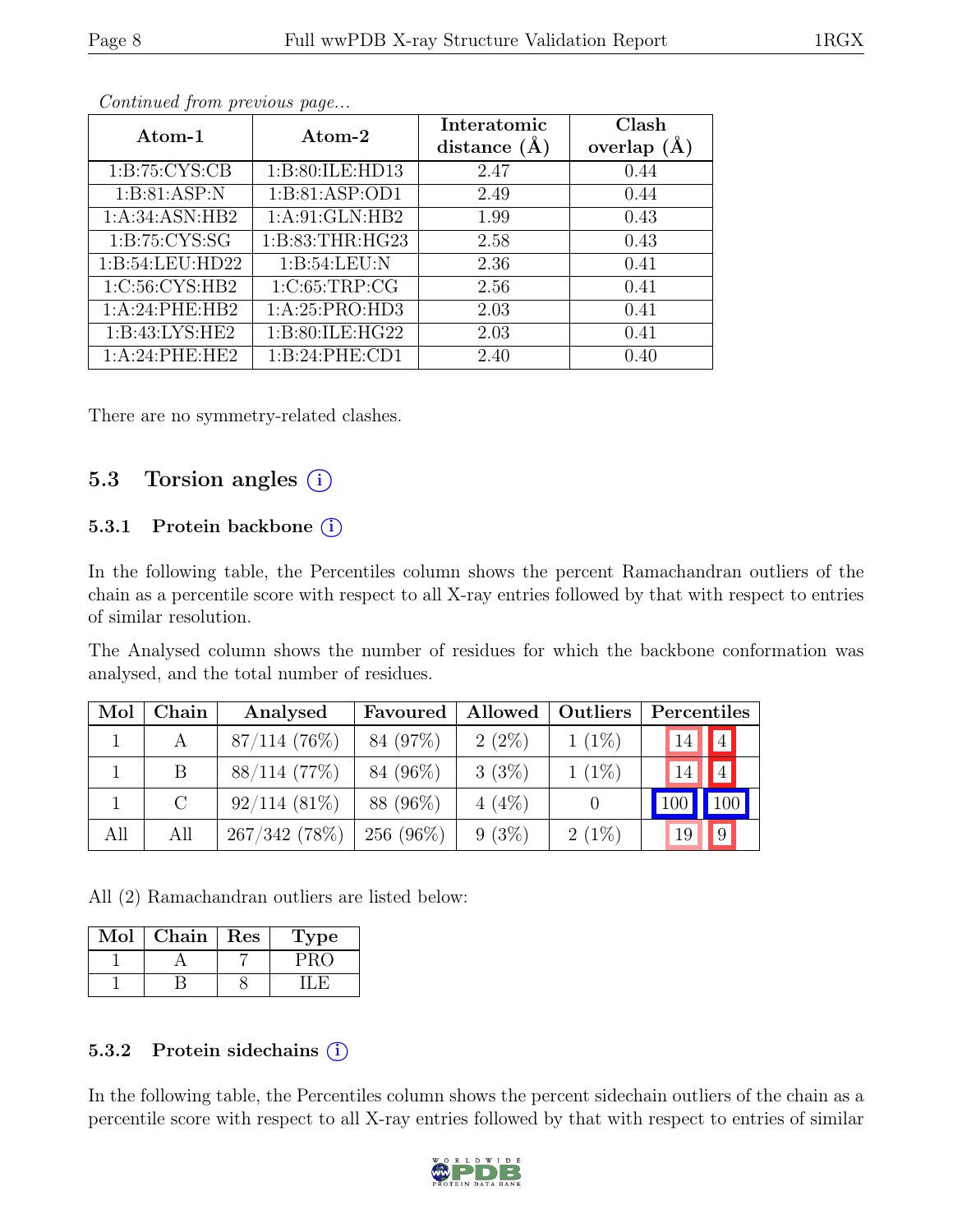resolution.

The Analysed column shows the number of residues for which the sidechain conformation was analysed, and the total number of residues.

| Mol | Chain   | Analysed         | Rotameric | Outliers | Percentiles |    |
|-----|---------|------------------|-----------|----------|-------------|----|
|     |         | $71/99$ (72\%)   | 69 (97%)  | 2(3%)    | 43          | 27 |
|     | В       | $70/99$ $(71\%)$ | 68 (97%)  | 2(3%)    | 42          | 25 |
|     | $\rm C$ | $79/99(80\%)$    | 77 (98%)  | $2(2\%)$ | 47          | 31 |
| All | All     | $220/297$ (74%)  | 214 (97%) | 6(3%)    |             | 28 |

All (6) residues with a non-rotameric sidechain are listed below:

| Mol | Chain | Res | <b>Type</b>             |
|-----|-------|-----|-------------------------|
|     |       |     | $\overline{\text{CYS}}$ |
|     |       | 60  | <b>SER</b>              |
|     | В     | 43  | <b>LYS</b>              |
|     |       | 79  | ARG                     |
|     | ( )   | 23  | LEU                     |
|     |       | 34  | <b>ASN</b>              |

Sometimes sidechains can be flipped to improve hydrogen bonding and reduce clashes. All (5) such sidechains are listed below:

| Mol | Chain | Res | <b>Type</b> |
|-----|-------|-----|-------------|
|     |       | 26  | <b>ASN</b>  |
|     |       | 30  | <b>ASN</b>  |
|     |       | 76  | <b>GLN</b>  |
|     |       | 30  | <b>ASN</b>  |
|     |       | 34  | ASN         |

#### 5.3.3 RNA  $(i)$

There are no RNA molecules in this entry.

### 5.4 Non-standard residues in protein, DNA, RNA chains  $(i)$

There are no non-standard protein/DNA/RNA residues in this entry.

#### 5.5 Carbohydrates  $(i)$

There are no monosaccharides in this entry.

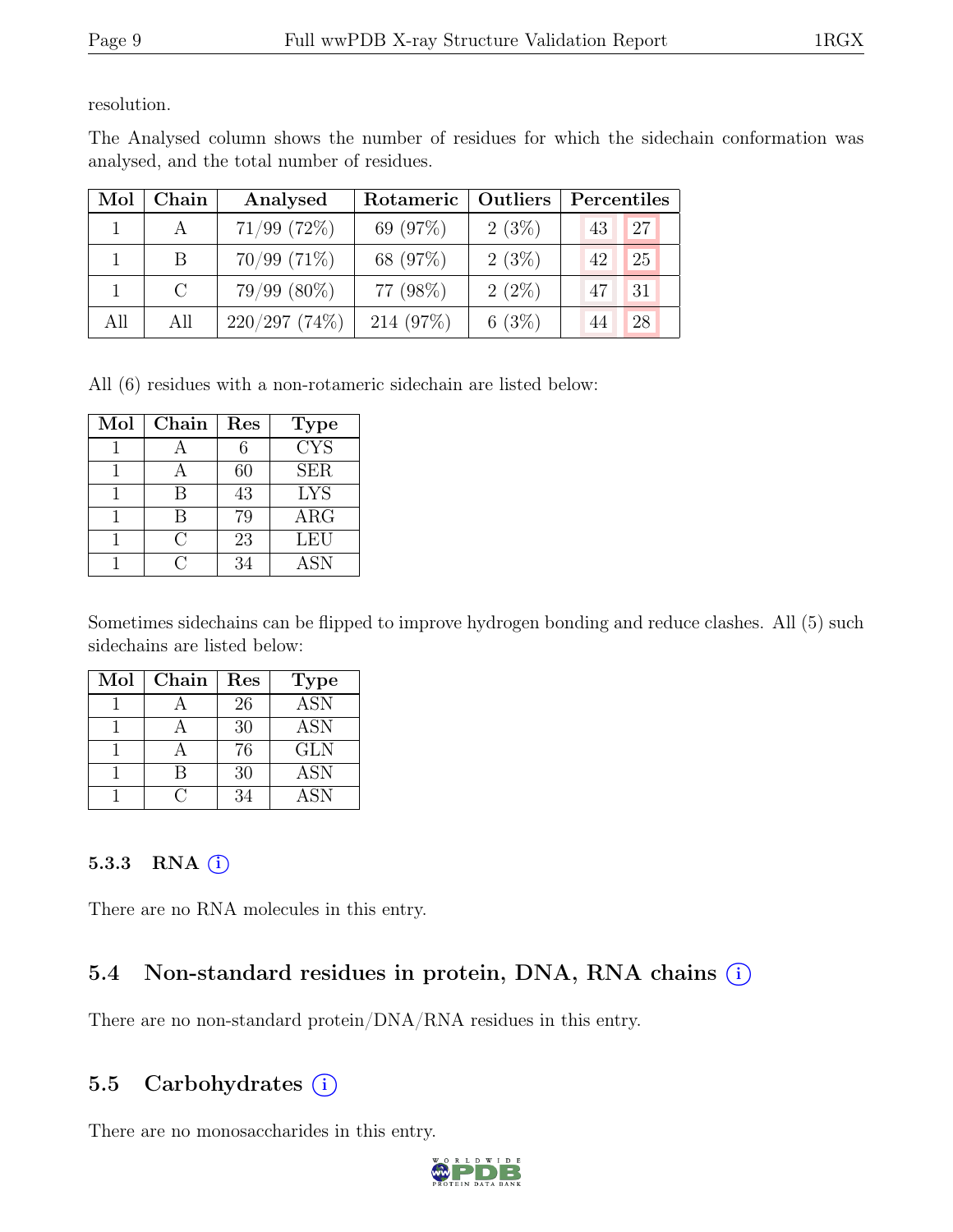### 5.6 Ligand geometry  $(i)$

There are no ligands in this entry.

### 5.7 Other polymers (i)

There are no such residues in this entry.

### 5.8 Polymer linkage issues (i)

There are no chain breaks in this entry.

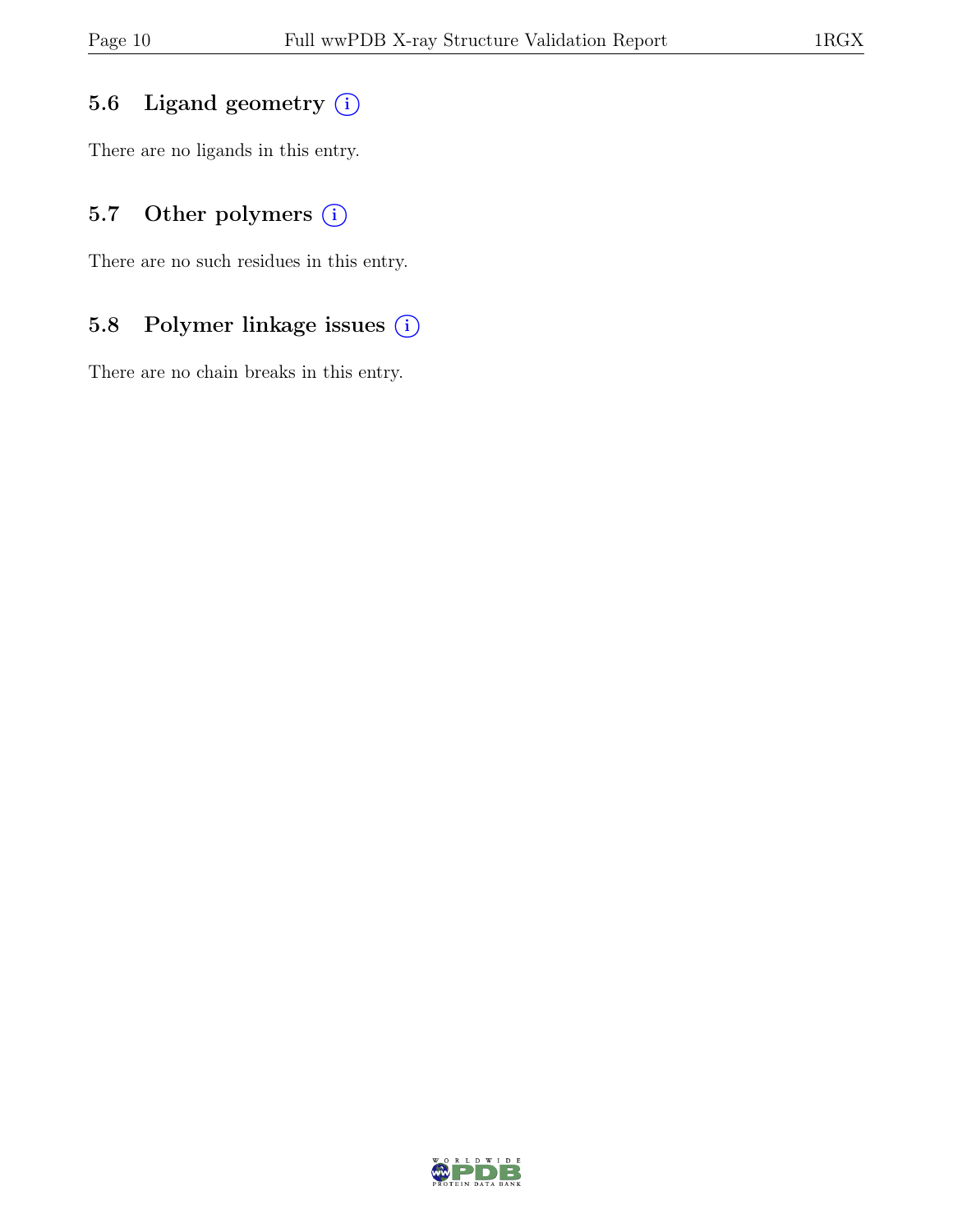## 6 Fit of model and data  $(i)$

### 6.1 Protein, DNA and RNA chains  $(i)$

In the following table, the column labelled ' $\#\text{RSRZ}>2$ ' contains the number (and percentage) of RSRZ outliers, followed by percent RSRZ outliers for the chain as percentile scores relative to all X-ray entries and entries of similar resolution. The OWAB column contains the minimum, median,  $95<sup>th</sup>$  percentile and maximum values of the occupancy-weighted average B-factor per residue. The column labelled 'Q< 0.9' lists the number of (and percentage) of residues with an average occupancy less than 0.9.

| Mol | Chain         | Analysed       | ${ <\hspace{-1.5pt}{\mathrm{RSRZ}} \hspace{-1.5pt}>}$ | $\#\text{RSRZ}\text{>2}$ |                | $OWAB(A^2)$    | $\rm Q\textcolor{black}{<}0.9$ |
|-----|---------------|----------------|-------------------------------------------------------|--------------------------|----------------|----------------|--------------------------------|
|     |               | 89/114 (78%)   | 1.68                                                  | $25(28%)$ 0              |                | 19, 24, 41, 42 |                                |
|     | <sub>B</sub>  | 89/114(78%)    | 1.61                                                  | $21(23%)$ 0              |                | 19, 25, 44, 58 |                                |
|     | $\mathcal{C}$ | $94/114(82\%)$ | 1.69                                                  | 31 (32%) $\boxed{0}$     |                | 22, 29, 45, 47 |                                |
| All | All           | 272/342(79%)   | 1.66                                                  | 77 (28%)                 | $\blacksquare$ | 19, 27, 44, 58 |                                |

All (77) RSRZ outliers are listed below:

| Mol            | Chain                   | Res             | <b>Type</b>               | <b>RSRZ</b>      |
|----------------|-------------------------|-----------------|---------------------------|------------------|
| $\mathbf{1}$   | А                       | 6               | <b>CYS</b>                | 12.8             |
| $\overline{1}$ | $\overline{B}$          | 6               | <b>CYS</b>                | $\overline{9.1}$ |
| $\overline{1}$ | $\overline{\mathbf{B}}$ | $\overline{7}$  | PRO                       | $\overline{7.7}$ |
| $\overline{1}$ | $\overline{\rm C}$      | $\overline{94}$ | $\overline{\text{SER}}$   | $\overline{7.6}$ |
| $\overline{1}$ | $\boldsymbol{B}$        | 94              | <b>SER</b>                | 6.4              |
| $\overline{1}$ | $\overline{A}$          | $\overline{24}$ | PHE                       | 6.3              |
| $\overline{1}$ | $\overline{\mathbf{B}}$ | $\overline{12}$ | ILE                       | 6.0              |
| $\overline{1}$ | $\overline{A}$          | $\overline{16}$ | ILE                       | $\overline{5.9}$ |
| $\overline{1}$ | $\overline{B}$          | $\overline{16}$ | ILE                       | $\overline{5.7}$ |
| $\overline{1}$ | $\overline{C}$          | $\mathbf{1}$    | <b>SER</b>                | $5.6\,$          |
| $\overline{1}$ | $\overline{C}$          | $\overline{78}$ | <b>ALA</b>                | $\overline{5.5}$ |
| $\overline{1}$ | $\overline{\rm A}$      | 94              | <b>SER</b>                | $5.4\,$          |
| $\overline{1}$ | $\overline{\mathbf{B}}$ | 79              | $\overline{\rm{ARG}}$     | $\overline{4.9}$ |
| $\overline{1}$ | $\overline{A}$          | 79              | $\rm{ARG}$                | 4.7              |
| $\overline{1}$ | $\overline{\rm C}$      | $\overline{2}$  | SER                       | $\overline{4.7}$ |
| $\overline{1}$ | $\overline{\rm A}$      | 21              | $\overline{\mathrm{ASN}}$ | $\overline{4.5}$ |
| $\overline{1}$ | $\overline{A}$          | 8               | ILE                       | 4.4              |
| $\overline{1}$ | $\overline{A}$          | $\overline{7}$  | $\overline{\text{PRO}}$   | $\overline{4.1}$ |
| $\overline{1}$ | $\overline{\mathbf{B}}$ | 80              | ILE                       | 4.1              |
| $\overline{1}$ | $\overline{C}$          | 44              | <b>LEU</b>                | 4.1              |
| $\overline{1}$ | $\overline{B}$          | 10              | GLU                       | 3.9              |
| $\overline{1}$ | $\overline{\mathrm{C}}$ | 20              | PHE                       | 3.9              |
| $\overline{1}$ | $\overline{\rm A}$      | 25              | <b>PRO</b>                | 3.6              |

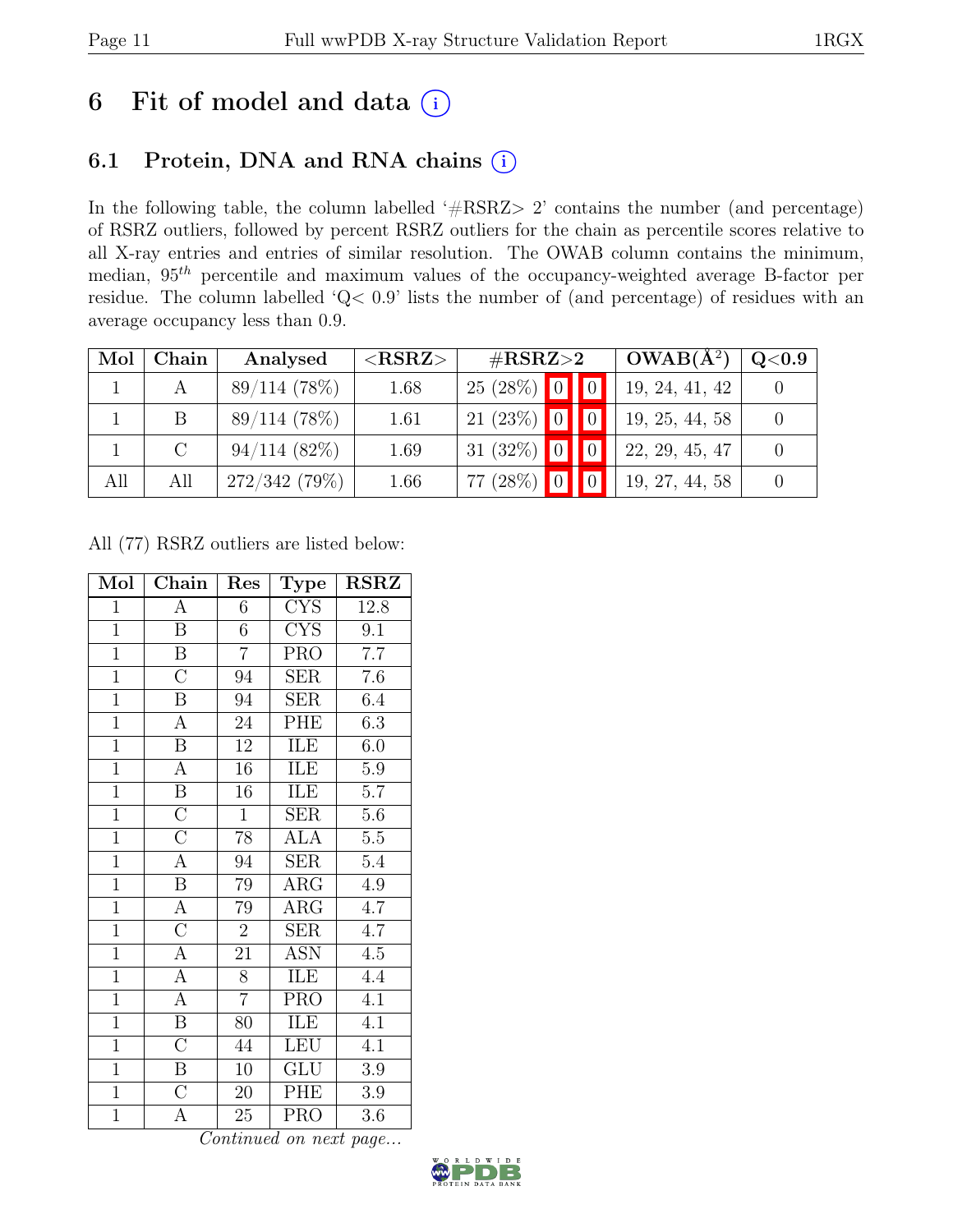| Mol            | $\overline{\text{Chain}}$                                                                                   | Res              | Type                    | <b>RSRZ</b>      |
|----------------|-------------------------------------------------------------------------------------------------------------|------------------|-------------------------|------------------|
| $\mathbf{1}$   | $\overline{C}$                                                                                              | 93               | ALA                     | 3.6              |
| $\overline{1}$ | $\overline{\rm C}$                                                                                          | 29               | <b>LYS</b>              | $3.6\,$          |
| $\overline{1}$ |                                                                                                             | $\overline{79}$  | $\overline{\rm{ARG}}$   | $\overline{3.5}$ |
| $\overline{1}$ |                                                                                                             | $\overline{22}$  | $\overline{\text{SER}}$ | $\overline{3.4}$ |
| $\overline{1}$ |                                                                                                             | $\overline{35}$  | $\overline{\text{CYS}}$ | $\overline{3.4}$ |
| $\overline{1}$ | $\frac{\overline{C}}{\overline{A}}$ $\frac{\overline{C}}{\overline{A}}$                                     | $\hphantom{1}44$ | LEU                     | $\overline{3.3}$ |
| $\overline{1}$ | $\overline{A}$                                                                                              | $\overline{93}$  | <b>ALA</b>              | $\overline{3.2}$ |
| $\overline{1}$ | $\overline{B}$                                                                                              | $\overline{20}$  | PHE                     | $\overline{3.2}$ |
| $\overline{1}$ |                                                                                                             | $18\,$           | $\overline{\text{GLN}}$ | $\overline{3.1}$ |
| $\overline{1}$ |                                                                                                             | $\overline{12}$  | ILE                     | $\overline{3.1}$ |
| $\mathbf{1}$   |                                                                                                             | 81               | $\overline{\text{ASP}}$ | $3.\overline{1}$ |
| $\overline{1}$ |                                                                                                             | $\overline{75}$  | $\overline{\text{CYS}}$ | $\overline{3.0}$ |
| $\overline{1}$ | $\frac{\overline{C}}{\overline{C}}$ $\frac{\overline{C}}{\overline{A}}$ $\frac{\overline{A}}{\overline{B}}$ | $\overline{8}$   | $\overline{\text{ILE}}$ | $3.0\,$          |
| $\overline{1}$ | $\overline{C}$                                                                                              | $\overline{21}$  | <b>ASN</b>              | $3.0\,$          |
| $\overline{1}$ | $\overline{\mathbf{B}}$                                                                                     | $\overline{27}$  | <b>ALA</b>              | $\overline{2.9}$ |
| $\overline{1}$ | $\overline{B}$                                                                                              | $\overline{17}$  | $\overline{\text{LYS}}$ | $2.\overline{8}$ |
| $\overline{1}$ | $\frac{\overline{A}}{\overline{C}}$                                                                         | $\overline{26}$  | <b>ASN</b>              | $\overline{2.8}$ |
| $\overline{1}$ |                                                                                                             | 92               | <b>VAL</b>              | $\overline{2.7}$ |
| $\overline{1}$ | $\overline{\rm C}$                                                                                          | $\overline{45}$  | $\overline{\text{ALA}}$ | $\overline{2.7}$ |
| $\overline{1}$ | $\overline{\rm C}$                                                                                          | $\overline{33}$  | LEU                     | $\overline{2.7}$ |
| $\overline{1}$ | $\overline{\mathbf{B}}$                                                                                     | $\overline{24}$  | PHE                     | $\overline{2.7}$ |
| $\overline{1}$ | $\overline{C}$                                                                                              | 80               | ILE                     | $\overline{2.6}$ |
| $\overline{1}$ | $\overline{\rm C}$                                                                                          | $\overline{4}$   | PRO                     | $\overline{2.6}$ |
| $\overline{1}$ | $\overline{\mathbf{B}}$                                                                                     | $\overline{61}$  | $\overline{\text{ALA}}$ | $\overline{2.6}$ |
| $\overline{1}$ | $\overline{\rm C}$                                                                                          | $\overline{75}$  | CYS                     | $2.6\,$          |
| $\mathbf{1}$   | $\overline{\mathbf{A}}$                                                                                     | $65\,$           | <b>TRP</b>              | $2.5\,$          |
| $\overline{1}$ | $\overline{A}$                                                                                              | 20               | PHE                     | $\overline{2.5}$ |
| $\overline{1}$ | $\overline{A}$                                                                                              | $\overline{28}$  | $\rm ILE$               | $2.\overline{5}$ |
| $\overline{1}$ | $\overline{\mathrm{B}}$                                                                                     | $\overline{65}$  | <b>TRP</b>              | $\overline{2.5}$ |
| $\mathbf{1}$   | $\mathbf{A}$                                                                                                | 53               | VAL                     | 2.5              |
| $\mathbf{1}$   | $\overline{C}$                                                                                              | $28\,$           | ILE                     | $2.5\,$          |
| $\mathbf{1}$   | $\frac{\overline{\text{A}}}{\text{C}}$ $\frac{\overline{\text{C}}}{\text{C}}$                               | 36               | TRP                     | 2.4              |
| $\mathbf{1}$   |                                                                                                             | 50               | $\overline{GLY}$        | $2.\bar{4}$      |
| $\overline{1}$ |                                                                                                             | $\overline{12}$  | ILE                     | $\overline{2.4}$ |
| $\mathbf{1}$   |                                                                                                             | 8                | ILE                     | 2.4              |
| $\overline{1}$ |                                                                                                             | $\overline{24}$  | PHE                     | $\overline{2.4}$ |
| $\mathbf{1}$   | $\overline{\rm C}$                                                                                          | 30               | <b>ASN</b>              | 2.3              |
| $\overline{1}$ | $\overline{\mathrm{B}}$                                                                                     | 25               | $\overline{\text{PRO}}$ | $\overline{2.3}$ |
| $\mathbf{1}$   | $\boldsymbol{B}$                                                                                            | 28               | ILE                     | $2.\overline{3}$ |
| $\overline{1}$ | $\overline{\rm C}$                                                                                          | 16               | ILE                     | $\overline{2.3}$ |
| $\mathbf{1}$   | $\overline{\rm C}$                                                                                          | $\overline{2}6$  | $\overline{\text{ASN}}$ | 2.2              |
| $\overline{1}$ | $\overline{B}$                                                                                              | 84               | ALA                     | 2.2              |